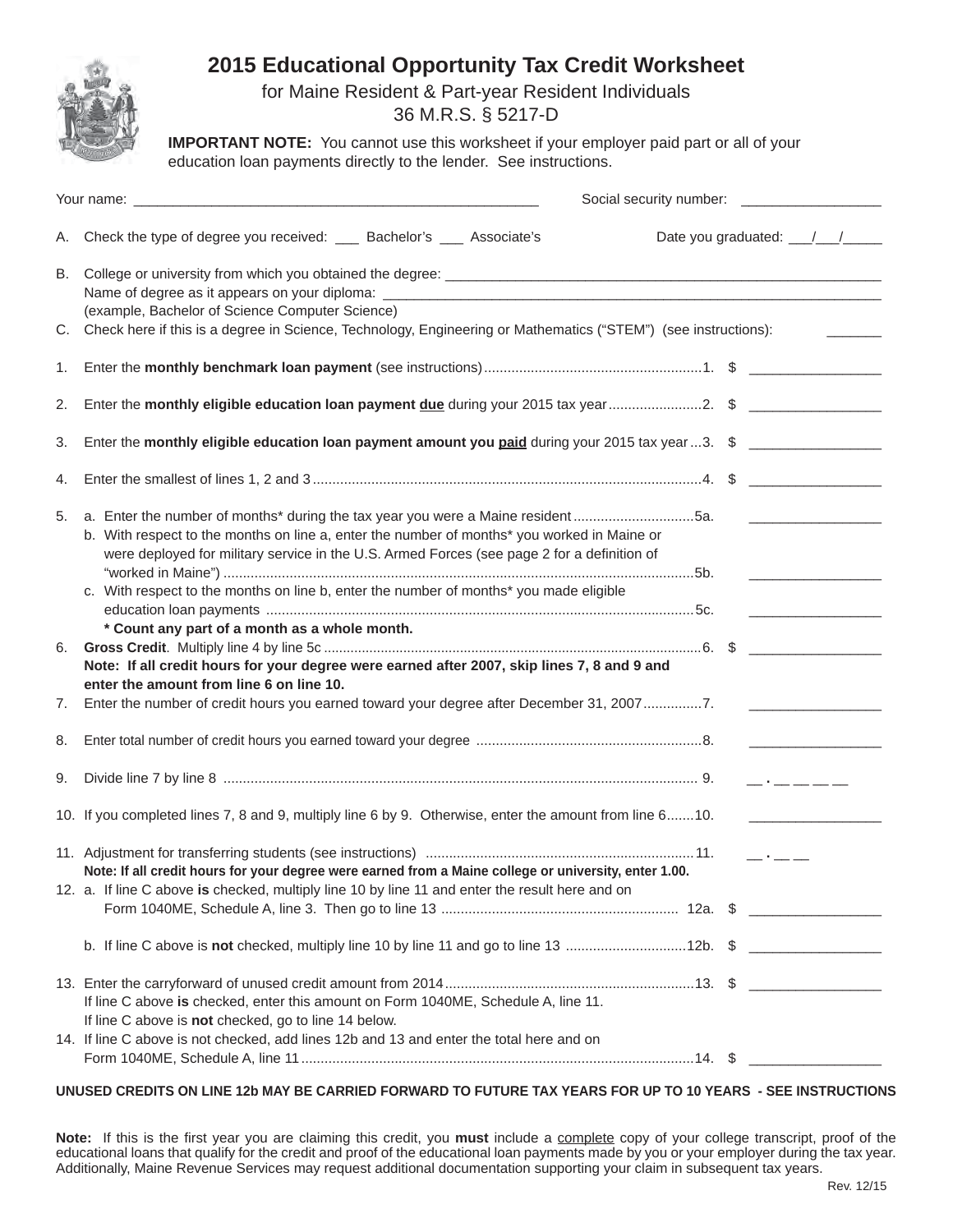## **2015 Educational Opportunity Tax Credit Worksheet for Maine Resident & Part-year Resident Individuals - Instructions**

This worksheet and the related instructions are for individual taxpayers who have made eligible education loan payments. Employers eligible to claim the related credit must complete the **Credit for Educational Opportunity Worksheet for Employers.**

**IMPORTANT:** If your employer directly paid to the lender all of your education loan payments, you DO NOT QUALIFY for this credit. If your employer directly paid all of your education loan payments, do not complete or file this worksheet. If your employer directly paid part of your loan payments, you may qualify for a credit, but you cannot use this worksheet to calculate the credit. If your employer directly paid part of your loan payments, call Maine Revenue Services at 626-8475 to obtain the special credit worksheet to calculate your credit.

The educational opportunity tax credit is a component of the Job Creation through Educational Opportunity program, which began in 2008. The purpose of the program is to provide an income tax credit for Maine resident taxpayers who have received an undergraduate degree (associate's or bachelor's) from an accredited Maine college or university and who, after graduation, live, work and pay taxes in Maine.

The credit is based on eligible education loan payments (defined below) paid directly to the lender during the tax year for months during which the individual was a resident of Maine and worked in Maine<sup>\*</sup>. A Maine resident deployed for military service in the United States Armed Forces, including the National Guard and the Reserves of the United States Armed Forces, also qualifies if the individual meets all other eligibility criteria. See 26 M.R.S.,  $\S 814(1)(A)$  for qualifications to be considered deployed for military service.

*\*NOTE: "Worked in Maine" includes an employee who has worked outside Maine for up to 3 months during the Maine residency period of the tax year. An employee who worked in Maine for any part of a month is considered to have worked in Maine for that entire month.*

The monthly payment amount eligible for the credit is limited to an upper cap called the benchmark loan payment. For example, if you graduated in 2014, earned all credit hours for a bachelor's degree after 2007 and made monthly payments in 2015 of \$375 for qualified loans, the amount you can use to calculate the credit is \$363, the applicable monthly benchmark loan payment for individuals graduating in 2014 (see instructions for line 1 below). Using this example, if you made regularly scheduled monthly payments of \$375 through the entire year and worked in Maine, your credit would be \$363 x 12 = \$4,356.

For tax year 2015, a graduate eligible for the program is one who:

- Obtained an associate's or bachelor's degree after 2007 from an accredited Maine community college, college or university:
	- **○ all** course work completed after 2007 for the degree must have been performed at an accredited Maine community college, college or university, except that:
		- **-** beginning in 2013, qualifying graduates may have earned up to 30 credit hours toward the degree at an accredited non-Maine community college, college or university prior to transferring to an accredited Maine community college, college or university after December 31, 2012 if the credit hours were earned after 2007;
	- was a Maine resident (as defined by education law in 20-A M.R.S. § 12541(5)) while attending a Maine college or university in pursuit of an associate's or bachelor's degree (applies only after 12/31/2007);
- After graduation, is a Maine resident (as defined by Maine tax law in 36 M.R.S. § 5217-D(1)(H)) working in Maine.
	- **○** Beginning in 2015, a self-employed person who is an eligible graduate may qualify for the credit for educational opportunity for individuals. The self-employed person may also qualify for the credit for employers if the self-employed person has employees. For more information on the employer credit, see the Credit for Educational Opportunity Worksheet for Employers.

If both spouses are eligible, both may claim the credit on a married-joint return. The credit may not reduce your Maine income tax due to less than zero, except that, for tax years beginning after 2012, the credit is refundable if your degree is an approved degree in science, technology, engineering or mathematics. Unused non-refundable credit amounts may be carried forward for up to ten years.

**Eligible education loan payments** are payments made directly to the lender by a qualifying graduate for public and private education loans that are part of a financial aid package certified by an accredited Maine college or university. Eligible education loan payments also include payments made for loans associated with earning up to 30 credit hours for the degree at an accredited non-Maine college or university by a qualifying graduate who transferred to an accredited Maine college or university after December 31, 2012; however, the credit will be reduced to 50% for an associate's degree or 75% for a bachelor's degree (see instructions for line 11).

- Only eligible education loan payments made during the part of the tax year during which the individual was a resident of Maine working in Maine qualify for the credit.
- Payments in excess of the required loan payment are not eligible for the credit.
- Payments on a refinanced eligible education loan qualify for the credit as long as the refinanced loan remains separate from any other debt incurred.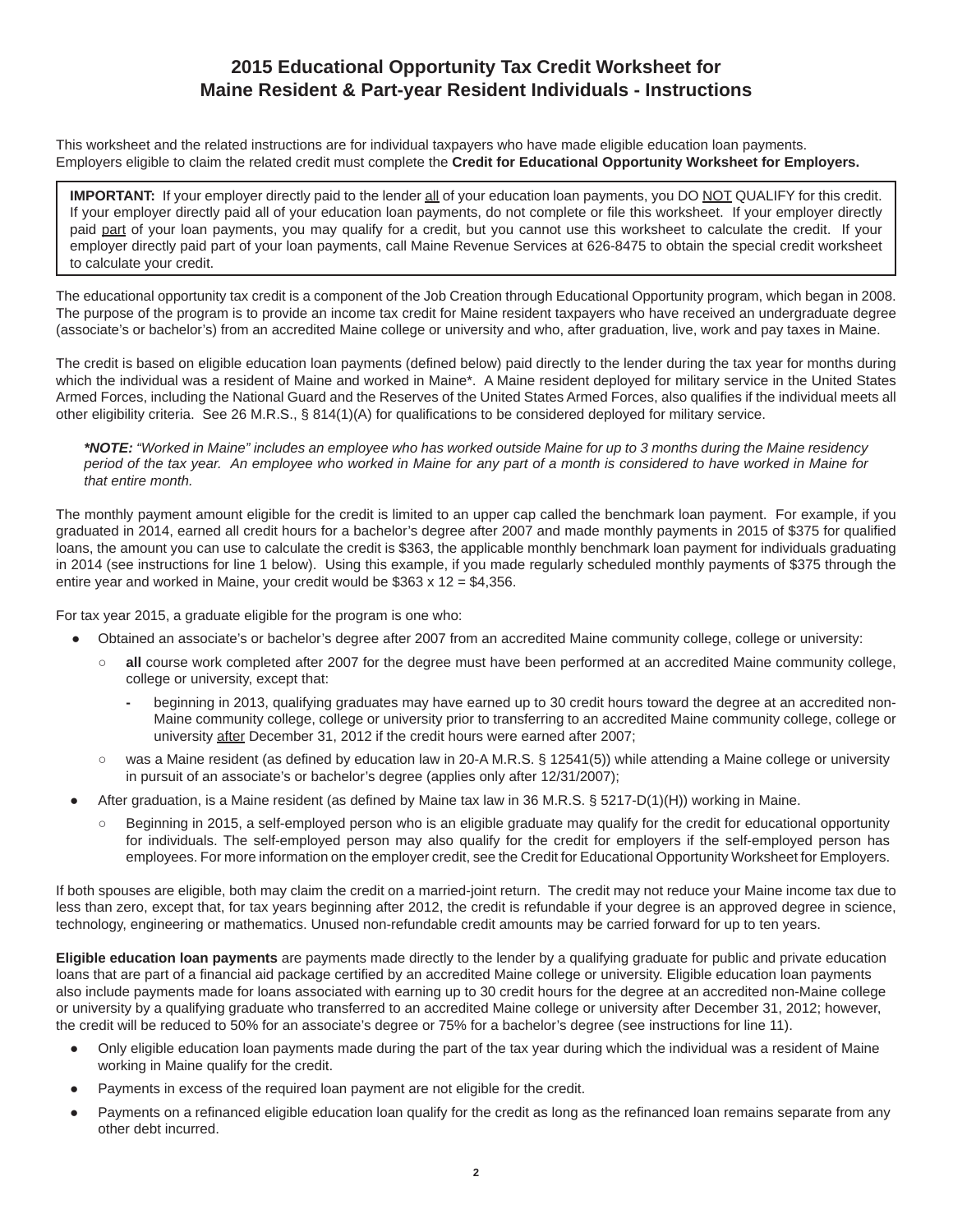### **2015 Educational Opportunity Tax Credit Worksheet for Maine Resident & Part-year Resident Individuals - Instructions, continued**

#### **SPECIFIC INSTRUCTIONS**

**Line C.** If your degree is an approved degree in science, technology, engineering or mathematics ("STEM"), check the STEM degree box. A list of approved STEM degrees is available on the MRS website at www.maine.gov/revenue/forms.

**Line 1**. Enter the appropriate monthly benchmark loan payment from the table below:

| The benchmark loan payment is |                   |  |
|-------------------------------|-------------------|--|
| Associate's degree            | Bachelor's degree |  |
|                               |                   |  |
|                               | $\star$           |  |
| $\ast$                        | $\star$           |  |
| \$72.00                       | \$343.00          |  |
| \$68.00                       | \$344.00          |  |
| \$65.00                       | \$342.00          |  |
| \$65.00                       | \$356.00          |  |
| \$66.00                       | \$363.00          |  |
| \$70.00                       | \$377.00          |  |
|                               | $\star$           |  |

\* If you graduated in 2008 or 2009, the benchmark loan payment is the amount stated in the Opportunity Maine Contract you signed with your college or university. If this is the first time you are claiming the credit, include a copy of that contract with this worksheet, or, if you do not have a copy of the contract, include a copy of a statement from your school's financial aid office stating the benchmark loan payment for the year in which you graduated.

**Line 2.** Enter the monthly eligible education loan payment **due** during the 2015 tax year. This is most likely the amount on your monthly payment voucher or electronic bill. Enter the total monthly amount due, even if part of it was paid by someone else. Enter only the required amount due, excluding any accelerated payment.

**Line 3**. Enter the monthly amount you **paid** toward your eligible education loan during the year. Do not include amounts paid by someone else.

**Note – Lines 2 and 3:** Upon review of the credit claimed, Maine Revenue Services may ask you to provide documentation from each lender showing the monthly payments due and the monthly payments made during your 2015 tax year.

**Line 4.** Enter the smallest of lines 1, 2 and 3. This is the monthly amount allowed toward the credit.

**Line 5.** Eligible education loan payments include only those payments made by you during your 2015 tax year while you were a resident of Maine working in Maine or were a Maine resident deployed for military service in the U.S. Armed Forces. Individuals unemployed during the entire Maine residency period do not qualify for the credit. A self-employed person may be eligible for the credit for educational opportunity for individuals and/or the credit for employers if the self-employed person had employees during the tax year. For more information on the employer credit, see the Credit for Educational Opportunity Worksheet for Employers.

Enter on **line 5a** the number of months during the 2015 tax year you were a Maine resident. With respect to the months on line 5a, enter on **line 5b** the number of months you worked in Maine or were deployed for military service. With respect to the months on line 5b, enter on **line 5c** the number of months you made eligible education loan payments. For example, if your tax year is the 2015 calendar year, you were a Maine resident for the entire year 2015, you started working in Maine on August 1, 2015 and made six eligible education loan payments beginning July 2015, you would enter 12 on line 5a, 5 on line 5b and 5 on line 5c. In this example, there were only five months during the year (August – December) that you met all of the requirements.

**Line 7.** Enter the number of credit hours you earned toward your degree after 2007. **If you started school after 2007, skip lines 7, 8 and 9 and enter on line 10 the amount from line 6.**

**Line 8.** Enter the total number of credit hours earned toward your degree. This number should be included on your transcript.

**Line 9.** Divide line 7 by line 8. This is the portion of your degree earned after 2007 and is the basis for your credit.

**Line 10.** Multiply line 6 by the ratio on line 9. **If you started school after 2007, enter on line 10 the amount from line 6.** This is the gross amount of the credit for eligible payments you made during your 2015 tax year.